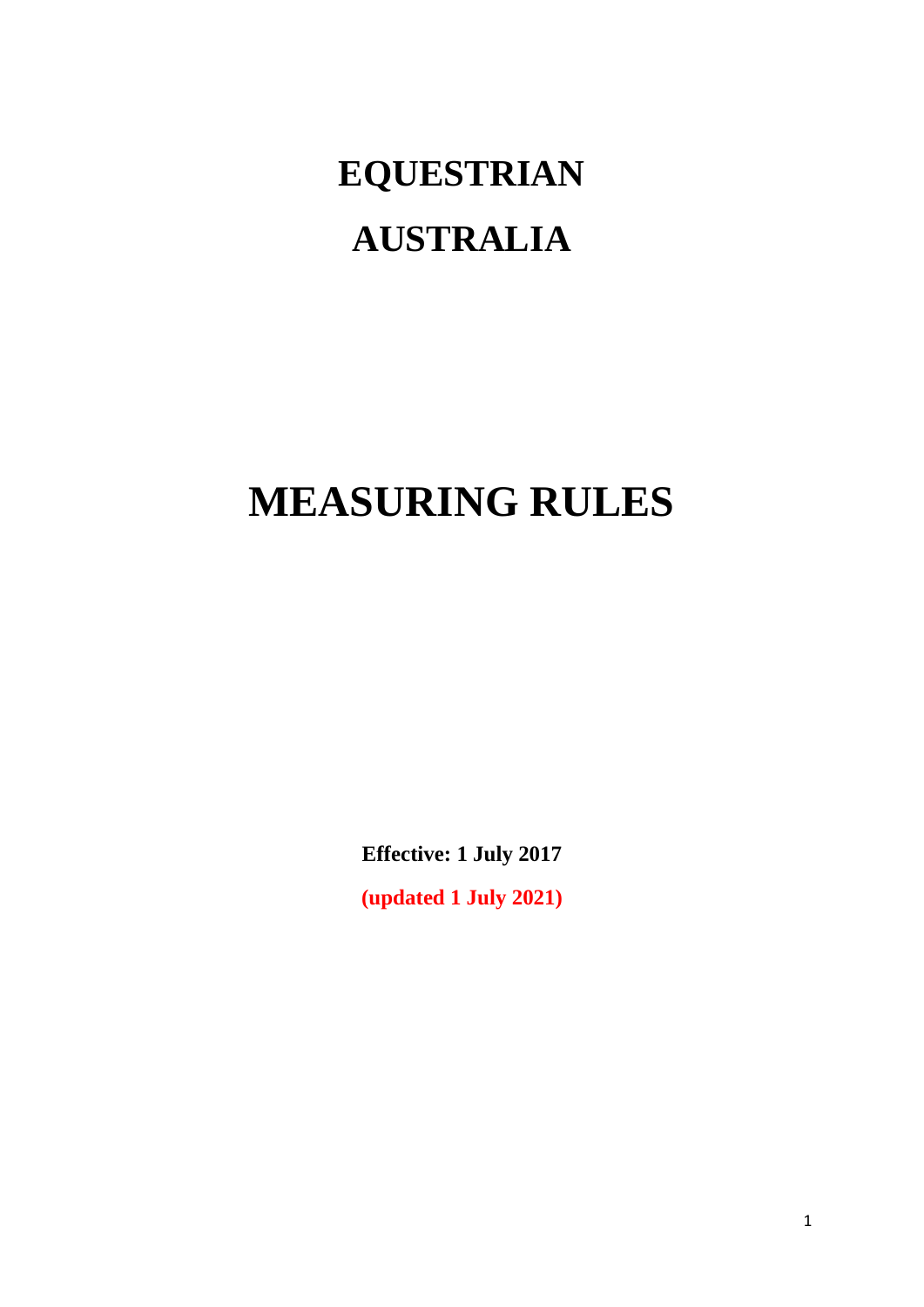**Published by: Equestrian Australia Limited (EA)**

**Prepared by: Equestrian Australia Limited**

**©Equestrian Australia Limited 2016**

**Reproduction in any form is not permitted without contacting:**

Chief Executive Officer Equestrian Australia Limited PO Box 673, Sydney Markets NSW 2129 Tel 02 8762 7777 Website: **[www.equestrian.org.au](http://www.equestrian.org.au/)**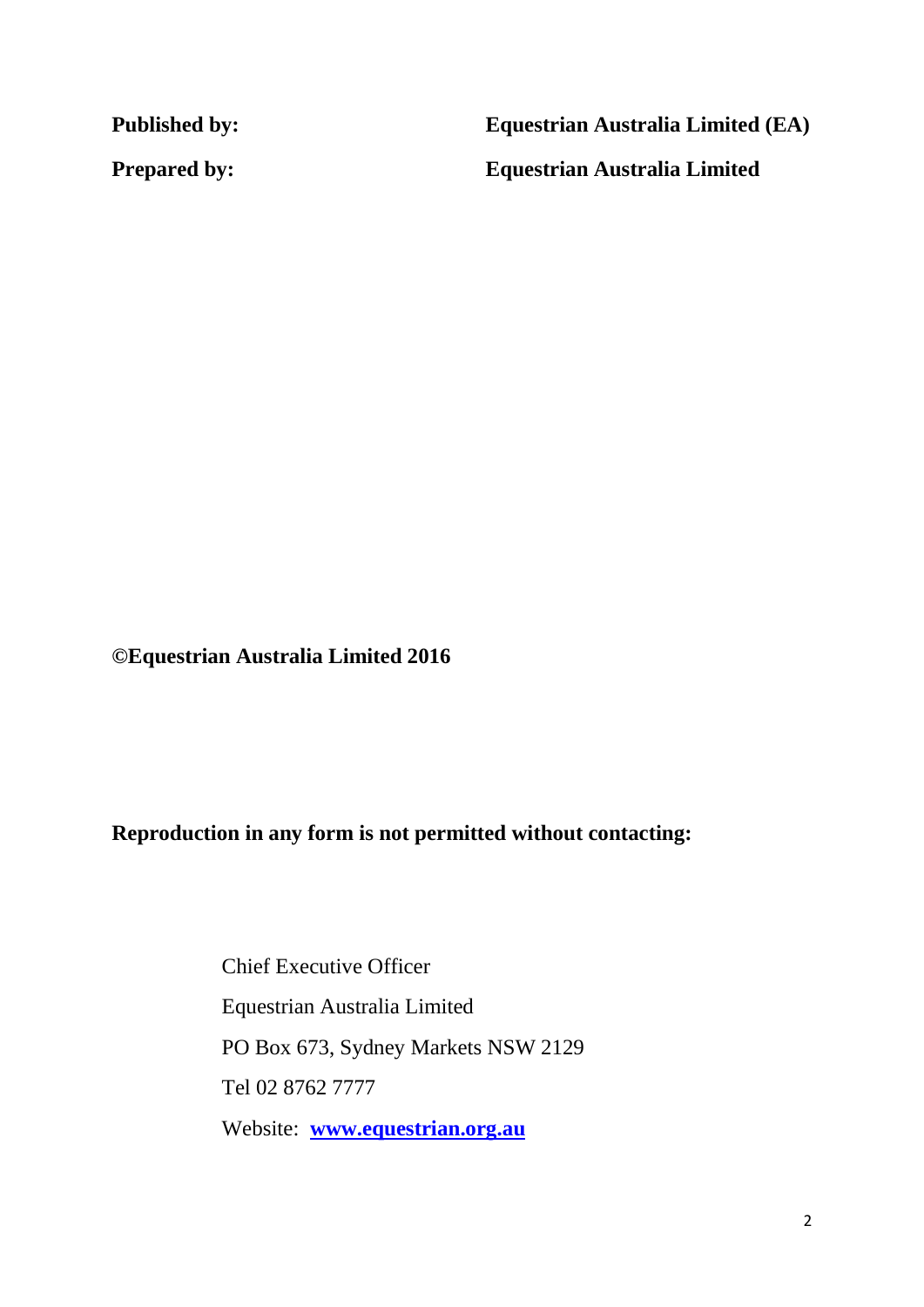### **Contents**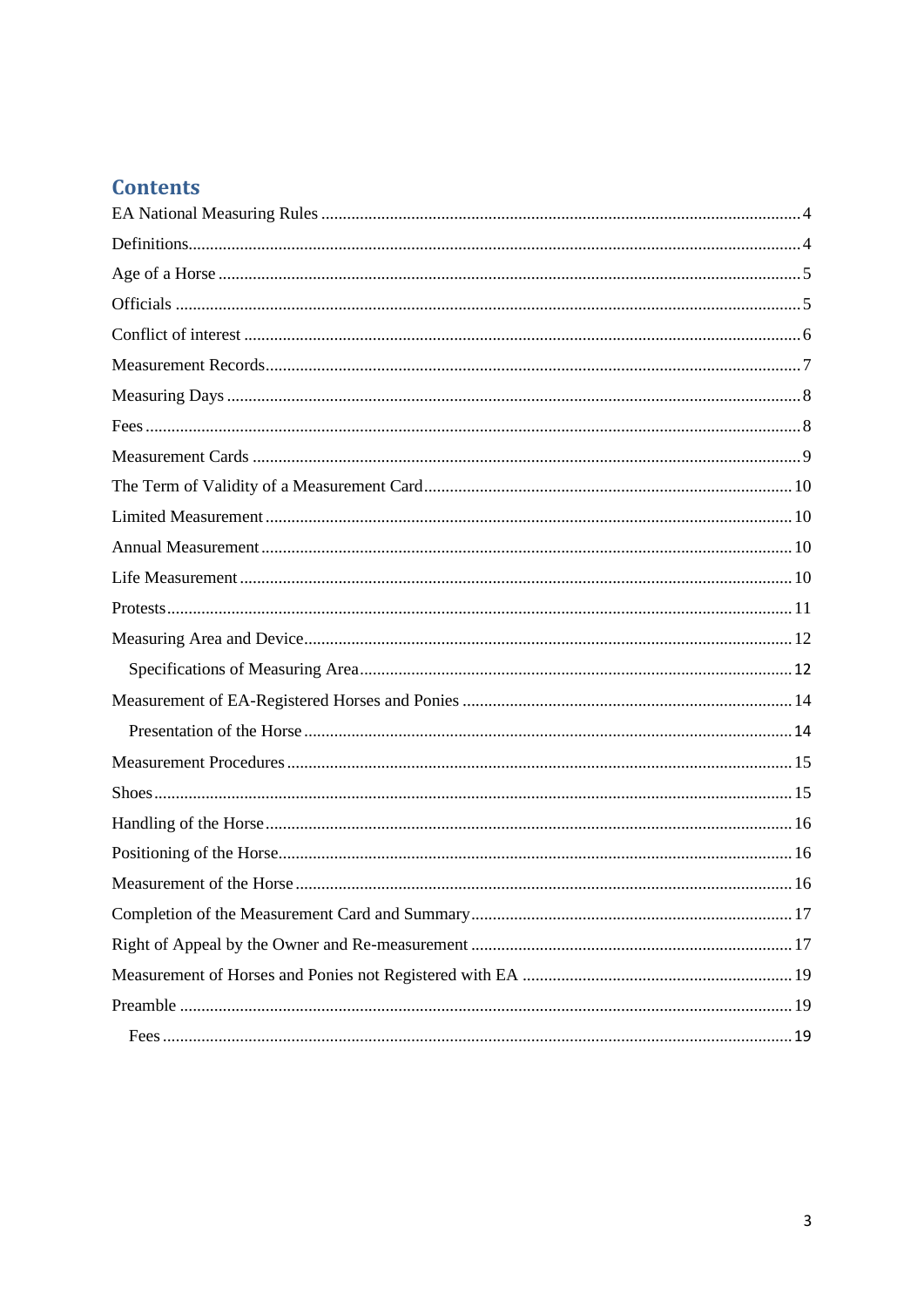#### **General Information**

#### **EA National Measuring Rules**

- 1.1. These Rules shall be known as the EA National Measuring Rules.
- 1.2. These rules apply to all horses registered by EA, regardless of height, breed or discipline.
- 1.3. EA reserves the right to bring disciplinary action against, or suspend or eliminate any member or horse not complying with the measuring rules.

#### **Definitions**

- 2. The following definitions shall apply in these Rules.
	- 2.1. Annual Measurement has the meaning defined in Rule 12;
	- 2.2. The National Officiating Accreditation Scheme (NOAS) is the national scheme for accreditation of Officials.
	- 2.3. The EA Chief Measurer of an EA Branch is a person/s appointed pursuant to Rule 4.
	- 2.4. Discipline means a discipline recognised by EA.
	- 2.5. Discipline Committee means the group within the EA Branch responsible for organising that Discipline for that EA Branch;
	- 2.6. EA means Equestrian Australia Limited.
	- 2.7. EA Measurer, means a person accreditated pursuant to these rules and who may assist an EA Chief Measurer in the Measuring process;
	- 2.8. EA Branch means a Branch of EA within the meaning of clause 5 of the EA Constitution.
		- 2.8.1.Where these Rules provide that an EA Branch may take any action, such an action may be taken by the CEO of the EA Branch or in such other manner as the Board of Directors of the EA Branch may determine from time to time;
	- 2.9. EA Codes of Conduct means those Codes of Conduct published from time to time by EA on its website.
	- 2.10. EA Measurers, as per the table, means a person accrediated pursuant to NOAS and these rules to act as a measurer.

| <b>Qualification Type</b> | Level                    |
|---------------------------|--------------------------|
| Measuring                 | <b>EA Chief Measurer</b> |
| Meauring                  | <b>EA</b> Measurer       |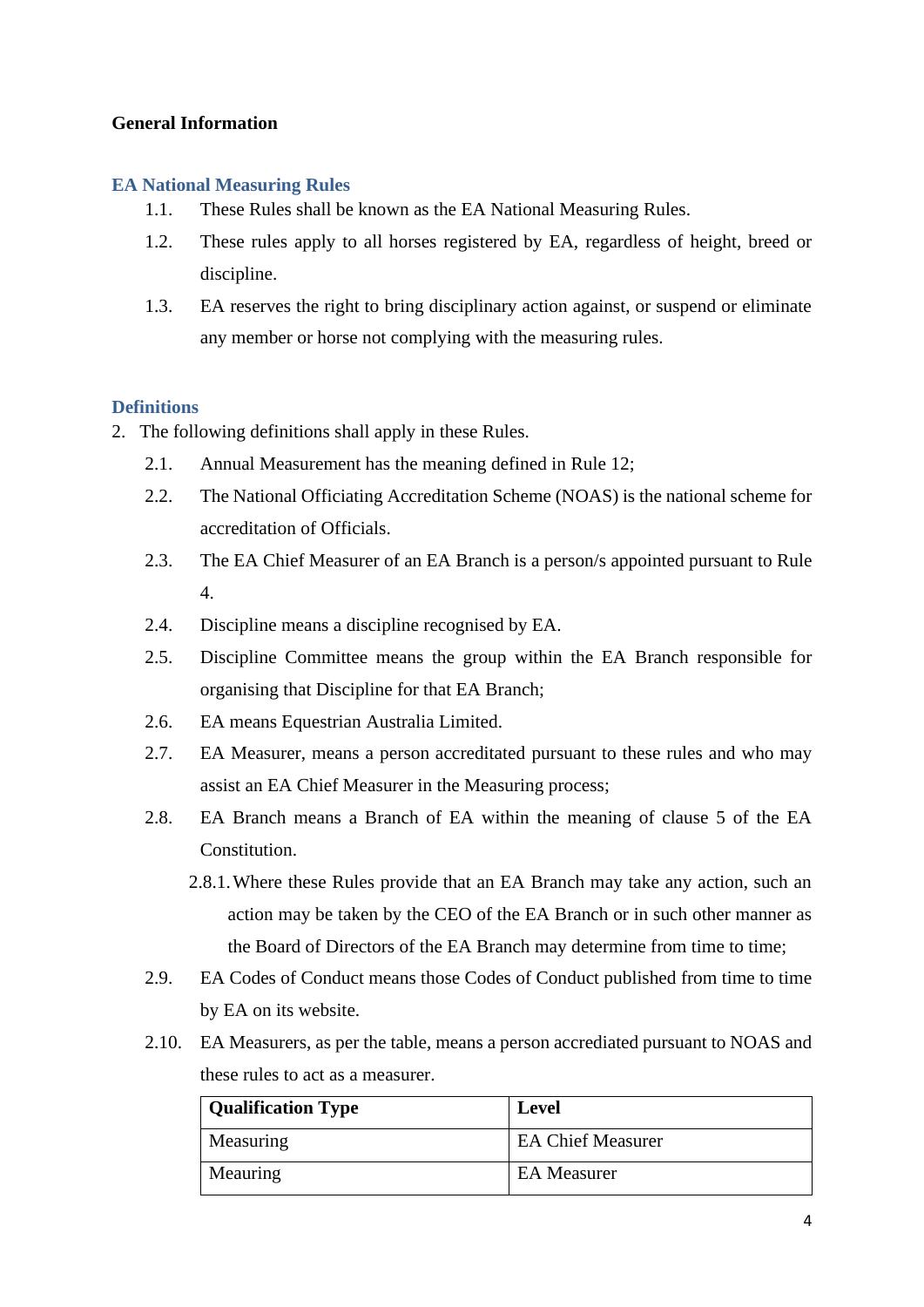- 2.11. EA Measuring Day has the meaning defined in Rule 6.
- 2.12. EA Measurement Card means a card described in Rule 8 issued in accordance with these Rules.
- 2.13. EA Measurement Summary Sheet means the sheet recording measurements described in Rule 5.
- 2.14. EA National Office means the National head office of EA established from time to time.
- 2.15. FEI means the Federation Equestre Internationale.
- 2.16. Horse refers to horses, ponies or galloways of any height.
- 2.17. Life Measurement has the meaning defined in Rule 13.
- 2.18. Limited Measurement has the meaning defined in Rule 11.
- 2.19. Measuring Device means the measuring device defined in Rule 21.8
- 2.20. A Request in Writing means either a request by email, SMS or other electronics that may be stored and retrieved.

#### **Age of a Horse**

- 3. For horses born in the Southern Hemisphere, the age of the horse shall be reckoned from 1 August in the year in which it was foaled if foaled on or after that day. If foaled before that day it will be reckoned from 1 August the previous year.
	- 3.1. For horses born in the Northern Hemisphere the age shall be reckoned from 1 January in the year in which it was foaled.

#### **Officials**

- 4. Each EA Branch shall nominate one or more persons as the EA Chief Measurer of that EA Branch.
	- 4.1. The EA Chief Measurer is authorised to train and accredit person/s to be an EA NOAS Measurer.
	- 4.2. As from 1 July 2017, any person intending to perform an official EA measurement of a horse must first be accredited.
	- 4.3. As from 1 July 2017, any person desiring to act as an EA Measurer must first be accredited.
	- 4.4. Each EA Branch must: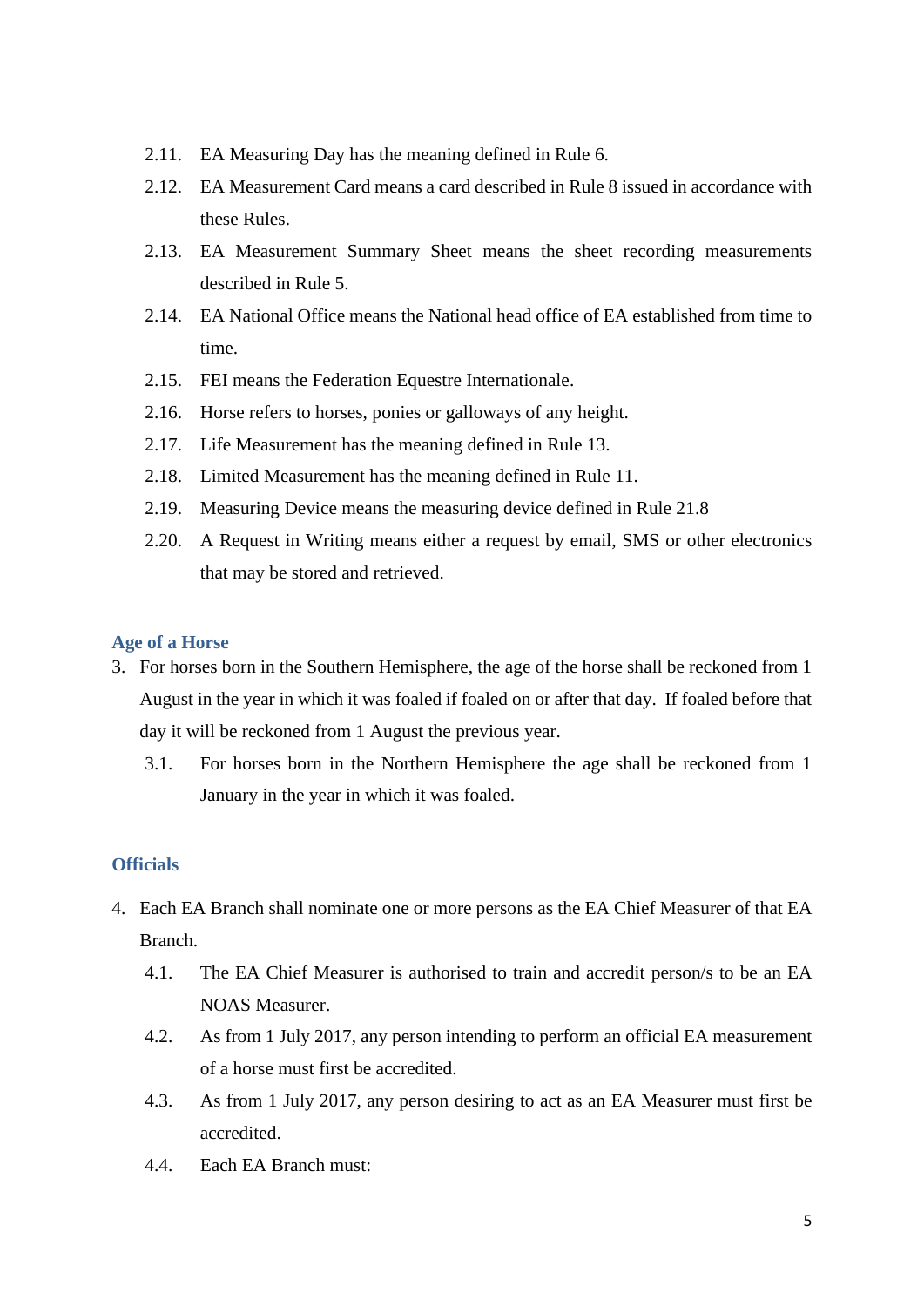- 4.4.1.Maintain a Register of accredited EA Measurers;
- 4.4.2.Notify the EA National Office of the name of each person accredited as an EA Measurer in that State; and
- 4.4.3.Keep the National Office informed promptly of changes to the accreditation of any such person.
- 4.5. EA Measurers are to maintain respect towards competitors/owners/handlers at all times.
- 4.6. Measurement of each Horse must be undertaken strictly in compliance with the procedures specified in these Rules.
- 4.7. An EA Measurer must NOT alter EA Registration Papers or FEI Passports.
- 4.8. An EA Measurer must not alter any document issued by a non-EA organisation or society.

#### **Conflict of interest**

- 4.9. Each EA Measurer must at all times comply with the EA Codes of Conduct.
- 4.10. No EA Measurer shall measure or assist in the measurement of, or record the measurements for, a horse
	- 4.10.1. In which they or any member of their family, as described in 1.A in EA National Show Horse rules, has any financial interest whether as an owner or otherwise;
	- 4.10.2. Where the horse or the rider of the Horse is being, or has been in the preceding 6 months, trained or coached by them, or any member of their family; or

4.10.3. In which they have an interest of any character whatsoever.

- 4.11. EA Measurers shall not discuss the measurement of any horse, except in any official capacity, with Event Officials, the Officials of EA or of an EA State branch.
- 4.12. It is important at all times that EA Measurers act, and be seen to be acting, with complete integrity and responsibility and ensure that any queries that may be raised by any person relevantly interested in the measurement of a horse, are satisfactorily answered, either at the time of measuring or in due course.
- 4.13. All EA Measurers should obtain a personal kit, which should contain the following: 4.13.1. Identity tag (available from the EA office);
	- 4.13.2. File/notebook and clipboard with pens;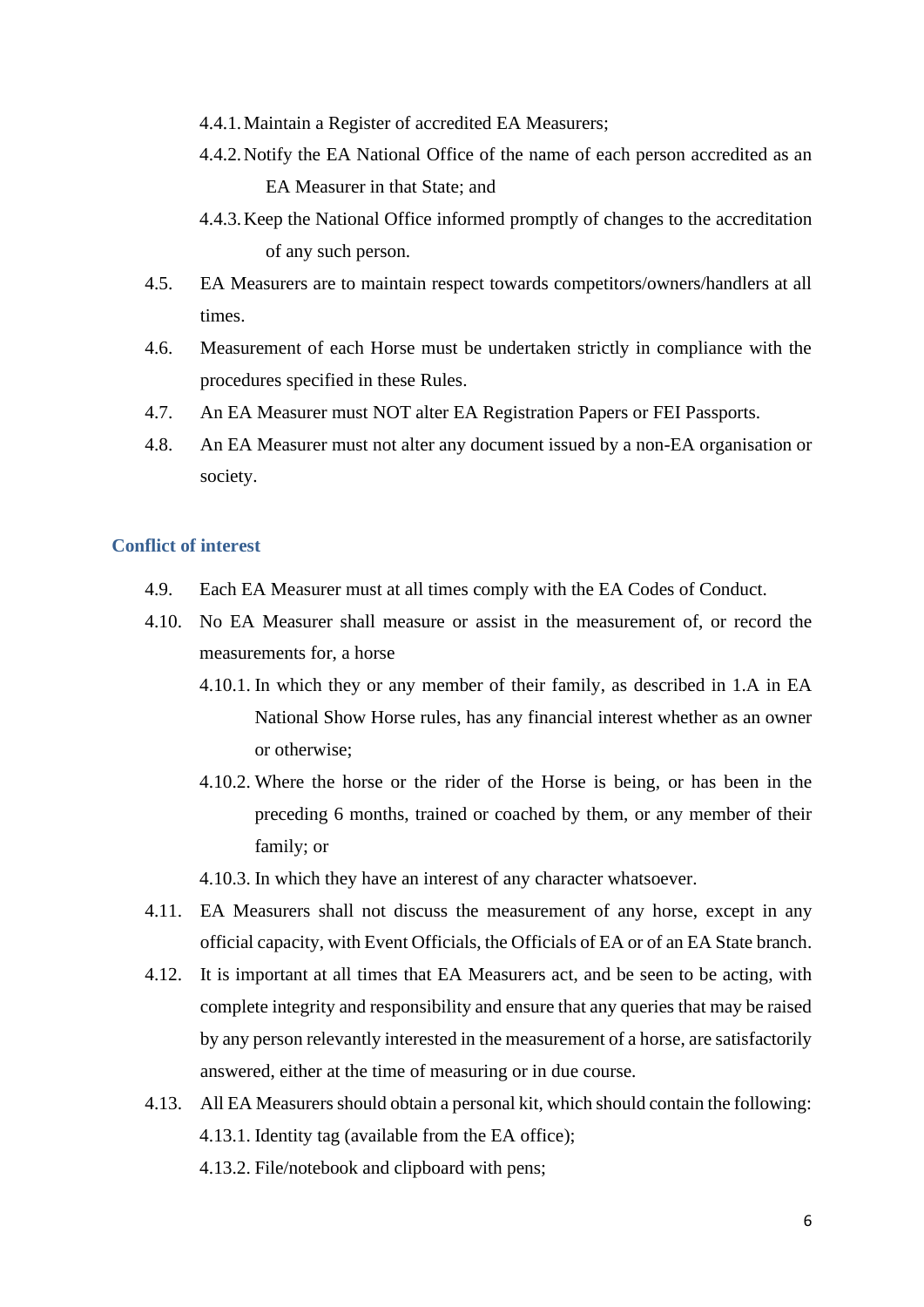- 4.13.3. Sunscreen, sun hat;
- 4.13.4. EA Measuring Rules;
- 4.13.5. EA Measurement card;
- 4.13.6. A conversion card showing cm and hands; and
- 4.13.7. EA Measurement Summary Sheet.

#### **Measurement Records**

- 5. At each occasion that measuring occurs, an EA Measurement Summary Sheet shall be used to record all measurements performed on the day.
	- 5.1. Each EA Measurer performing measurements is responsible for recording, or supervising the recording, of all measurements on an EA Measurement Summary Sheet.
	- 5.2. Each EA Measurement Summary Sheet will contain the following information:
		- 5.2.1. Date of measurement;
		- 5.2.2. Venue of measurement;
		- 5.2.3. The name of each EA Measurer undertaking, or assisting in the process of measuring the horse whose measurements are recorded on the sheet with their signature;

And in each row:

- 5.2.4. Name of horse;
- 5.2.5. EA Registration Number or FEI Passport Identification, where appropriate, of the horse;
- 5.2.6. Micro chip number;
- 5.2.7. Name of owner;
- 5.2.8. Height as measured in both centimetres AND hands;
- 5.2.9. Measurement type, being one category only of Annual, Limited or Life as described in Rules 11, 12 and 13 below;
- 5.2.10. Date of expiry of the period during which the measurement is valid;
- 5.2.11. Signature of the EA Measurer;
- 5.3. The EA Measurer, on the day the measurements recorded on that sheet were undertaken, shall review each completed summary sheet and sign or initial at the bottom of each page certifying that the information in the summary is correct.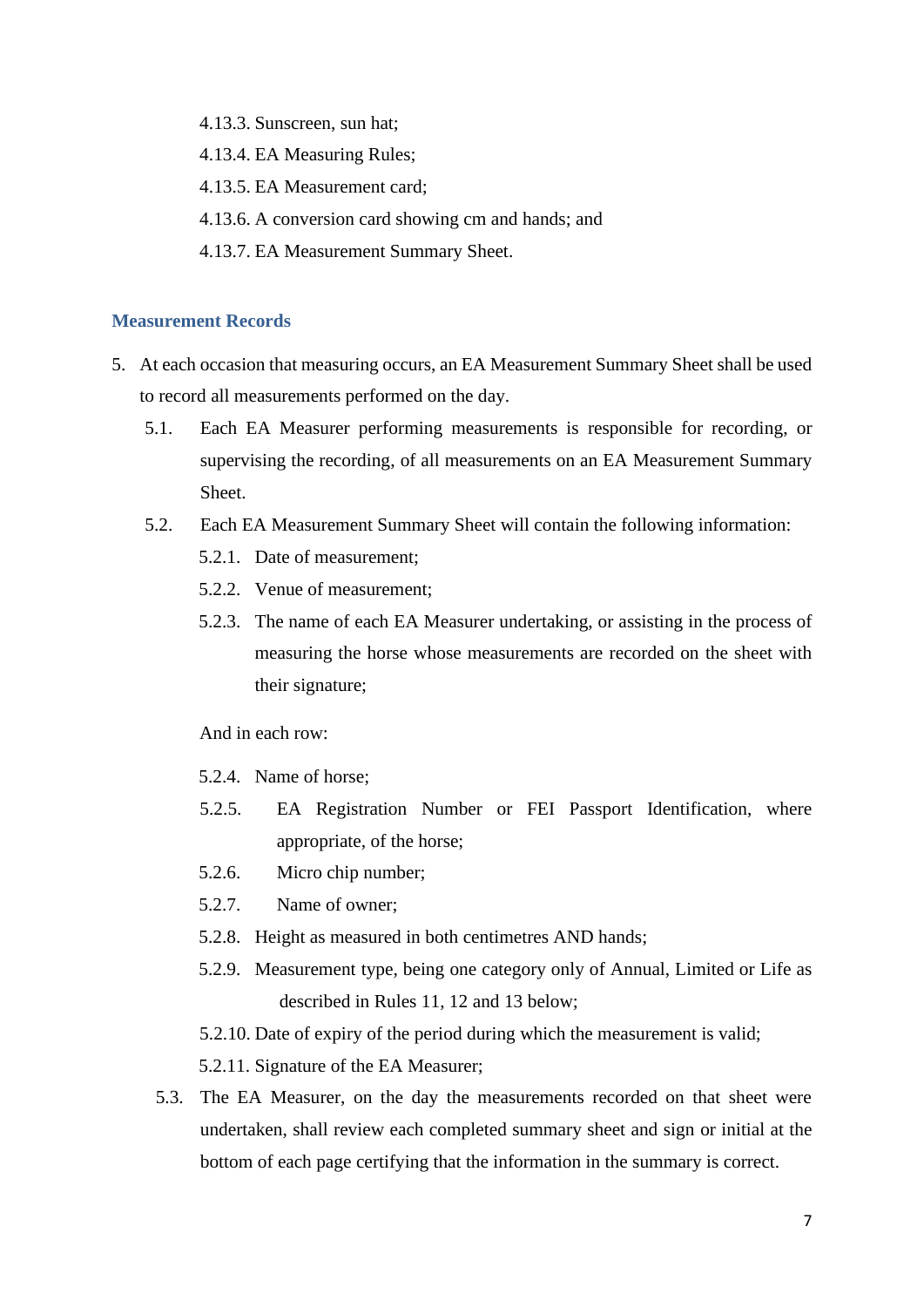- 5.4. The EA Measurer shall submit all Measurement Summary Sheets signed by them to the EA Branch within whose jurisdiction the measurement has been performed, within 14 days after the measurement was performed;
- 5.5. The EA Branch Office will retain in its records all Measurement Summary Sheets submitted to it for a minimum of 7 years;
- 5.6. The Branch must amend the electronic database record of the height of any horse that has been measured from the height at which they were initially registered to the most current measurement within 5 business days of receipt of a Measurement Summary Sheet.

#### **Measuring Days**

- 6. An EA Measuring Day shall be a day upon which EA Measurers shall measure horses where:
	- 6.1. The day, has been approved as a measuring day by the EA Branch, or by one of its Discipline Committees; or
	- 6.2. The day is advertised, either on a web site controlled by EA, by an EA Branch, by a Discipline Committee or by other notices, as a measuring day.
	- 6.3. Measurement of a horse pursuant to these Rules may only be performed by an EA Measurer on an EA Measuring Day and where the conditions set down in these Rules are observed.

#### **Fees**

- 7. The fee for measuring shall be set by each EA Branch;
	- 7.1. Any fee for measuring shall be paid by the person responsible for the horse;
	- 7.2. Fees may be varied or subsidised by the EA Branch;
	- 7.3. The EA branch shall determine payment of expenses of EA Measurers which may include but not be limited to:
		- 7.3.1 Permitting the EA Measurers to keep a set portion of measuring fees collected;
		- 7.3.2 Payment of expenses upon submission of receipts;
		- 7.3.3 Pre-paying airfares and accommodation.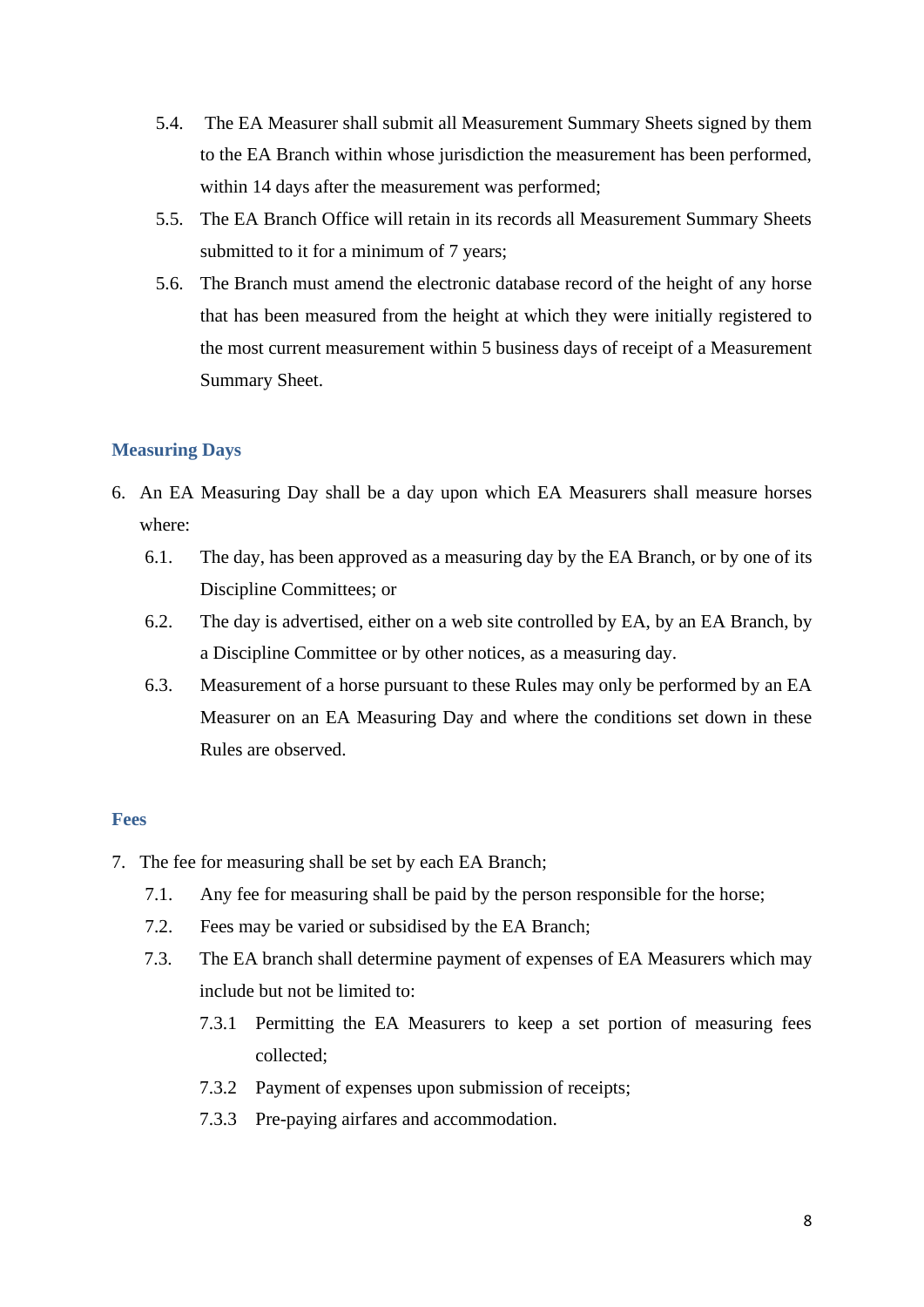#### **Measurement Cards**

- 8. There shall be one common EA Official Measurement Card that records the details pursant in Rule 5.2 for the horse identified on it,
	- 8.1. Each EA Branch shall be responsible for issuing to EA Measurers blank EA Measurement Cards to be completed and signed in accordance with these Rules;
	- 8.2. A completed and signed EA Measurement Card shall be recognised by all EA Branches and by all Disciplines as the sole proof held by the owner or rider of the horse, of the height of the horse identified on it during the period that the EA Measurement Card is valid or as otherwise provided by these Rules.
	- 8.3. The EA Measurers, who carry out the measurement of the horse to which an EA Measurement Card relates, must check that each of the details described in Rule 5.2 have been inserted on the EA Measurement Card consistently with the details contained on the EA Measurement Sheet and must sign and date the EA Measurement Card on the day upon which the Measurement was undertaken.
	- 8.4. No person is eligible to alter any information on an EA Measurement Card after it has been signed by an EA Measurer other than the EA Measurer together with the EA Official who, acting jointly, may correct obvious clerical errors by co-signing or intialing the correction.
	- 8.5. Any EA Measurement Card that has been altered by any person other than the EA Measurer by whom the Card was signed shall be absolutely void for all purposes.
	- 8.6. An EA Measurement Card will be issued to the person presenting a horse for measurement, by the EA Measurer, at the EA Measuring Day immediately after the horse has been officially measured.
	- 8.7. Having been officially measured and issued with an EA Measurement Card, the horse shall be entered in and compete in the height division which corresponds to the height on the EA Measurement Card bearing the date of the last occasion on which the horse was measured, for so long as that EA Measurement Card is valid.
		- 8.7.1.Subject to sub-rule 8.7.2, no horse may concurrently have its measurement recorded on more than one EA Measuring Card;
		- 8.7.2. Where an EA Branch has been reasonably satisfied by receipt of a Statutory Declaration, that an EA Measuring Card has been lost or destroyed, it may issue a duplicate EA Measuring Card, so marked, which corresponds in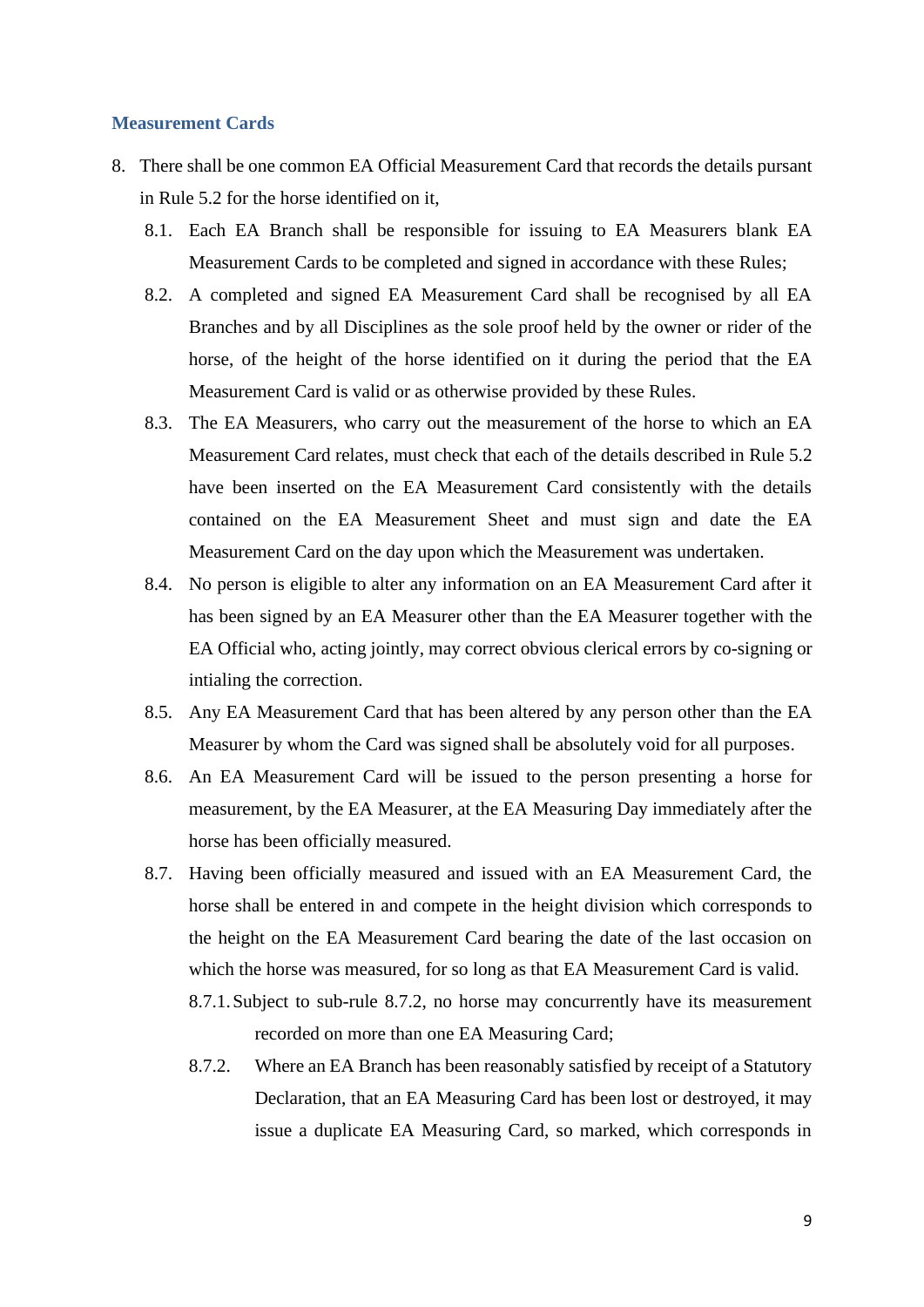every respect with the information in relation to the horse contained in the EA Measuring Sheet recording the last measurement of that horse.

#### **The Term of Validity of a Measurement Card**

- 9. Each EA Measurement Card shall remain valid for (whichever occurs first):
	- 9.1. The expiration of the period identified on it; or
	- 9.2. The occurrence of a measurement by an EA Measurer at an EA Measuring Day on a date after the date on which the EA Measurement Card was issued.
- 10. An EA Measurement Card may only be issued, immediately after the measurement of a horse, as being valid for the period of:
	- 10.1. Six months where it qualifies for Limited Measurement;
	- 10.2. Twelve months from the date of measurement where the horse is eligible for Annual Measurement; or
	- 10.3. The life of the horse where it qualifies for Life Measurement

#### **Limited Measurement**

- 11. Horses aged under five years are eligible for Limited Measurement.
	- 11.1. A Limited Measurement is valid for six months from the date of measurement.
	- 11.2. A horse may not be remeasured on a limited measurement prior to 6 months.

#### **Annual Measurement**

- 12. Horses aged five years and over are eligible for Annual Measurement.
	- 12.1. An Annual Measurement is valid for a maximum of 12 months from the date of measurement.
	- 12.2. A horse may be re-measured for an Annual Measurement a minimum of nine calendar months after the date of the previous Measurement.

#### **Life Measurement**

13. Life measurement may be permitted under some EA Discipline rules.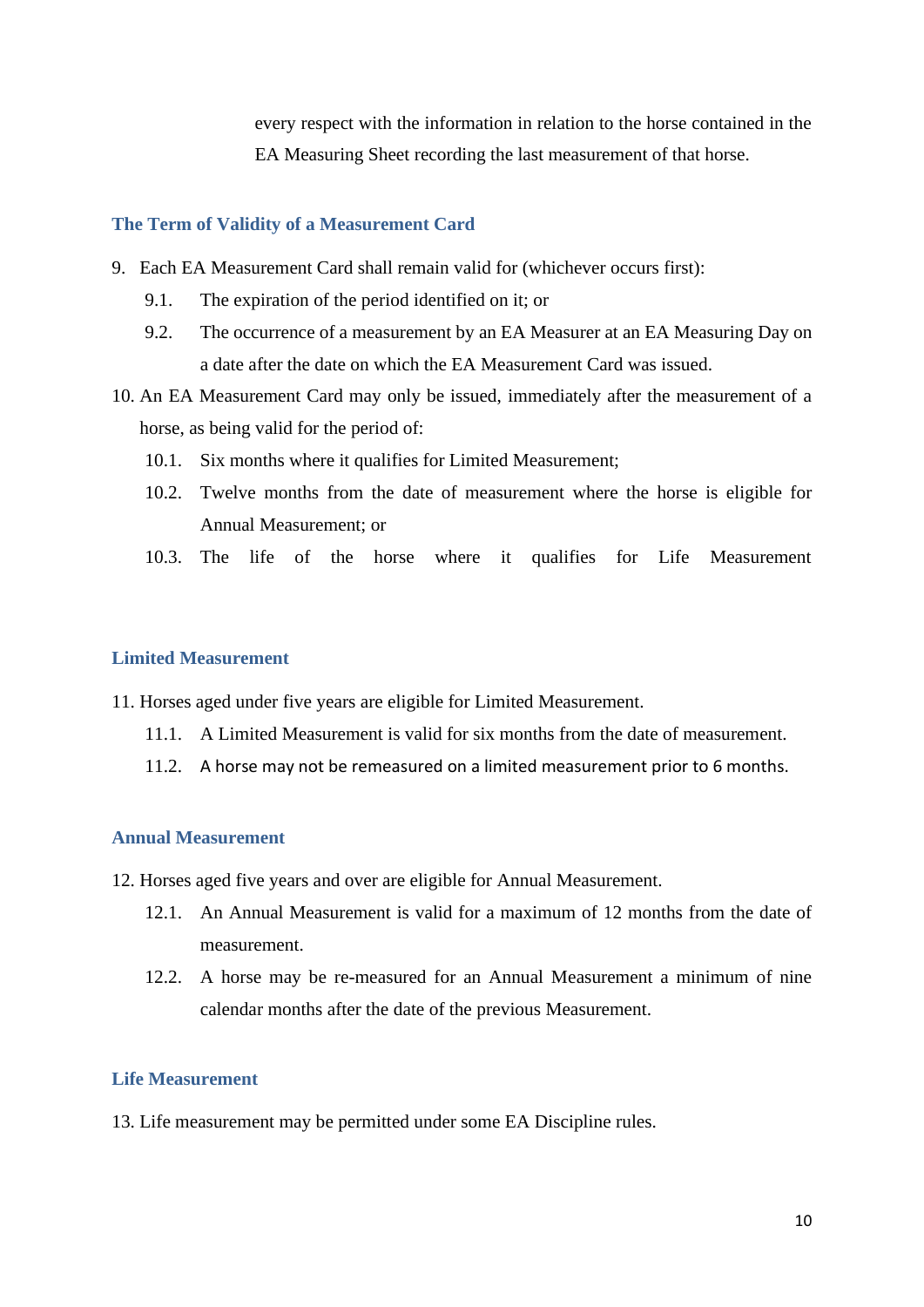- 13.1. Where the Discipline Rules permit, a horse may be granted Life Measurement from the date of measurement, where the horse:
	- 13.1.1. Has reached eight years of age; and
	- 13.1.2. Has had three On the third consecutive official EA measurements in the same height division with at least two different EA Measurers; and
	- 13.1.3. Where the third consecutive measurement has:
		- 13.1.3.1 Occurred after the horse has reached 8 years of age; and
		- 13.1.3.2 Been undertaken by an EA Measurer pursuant to these Rules; or
		- 13.1.3.3 Been undertaken pursuant to the EA Measuring Rules in force at the date of that third consecutive measurement.
		- 13.1.3.4 Measures over 168cm regardless of age

13.1.3.4.1 Has had one official EA measurement of which must be witnessed by two Measurers present at the one measuring opportunity

- 14. Where a horse qualifies to compete in one or more classes at any EA State Horse of the Year Show, the EA Australasian Show Horse and Rider Championships whilst it has a valid EA Measuring Card showing a height that falls within those classes, it may compete in those classes at that Event notwithstanding that by the time of the Event, the period for which the EA Measuring Card is valid has expired.
	- 14.1. Where a horse has been granted a life measurement, that horse may compete in a class consistent with that height unless there is a protest against it so doing.
	- 14.2. Any protest pursuant to Rule 14.1 may be based only upon an alleged noncompliance with these Rules and not against the height of the horse. No protest can be made against a horse that holds a life certificate

#### **Protests**

- 15. Any person or including an EA Branch or a Discipline Committee, may protest against a horse competing in a height class.
- 16. The protest document lodged with the EA Branch shall include the following:
	- 16.1.1. Name of horse and owner/rider
	- 16.1.2. Grounds for protest with as much detail as possible including Rule noncompliance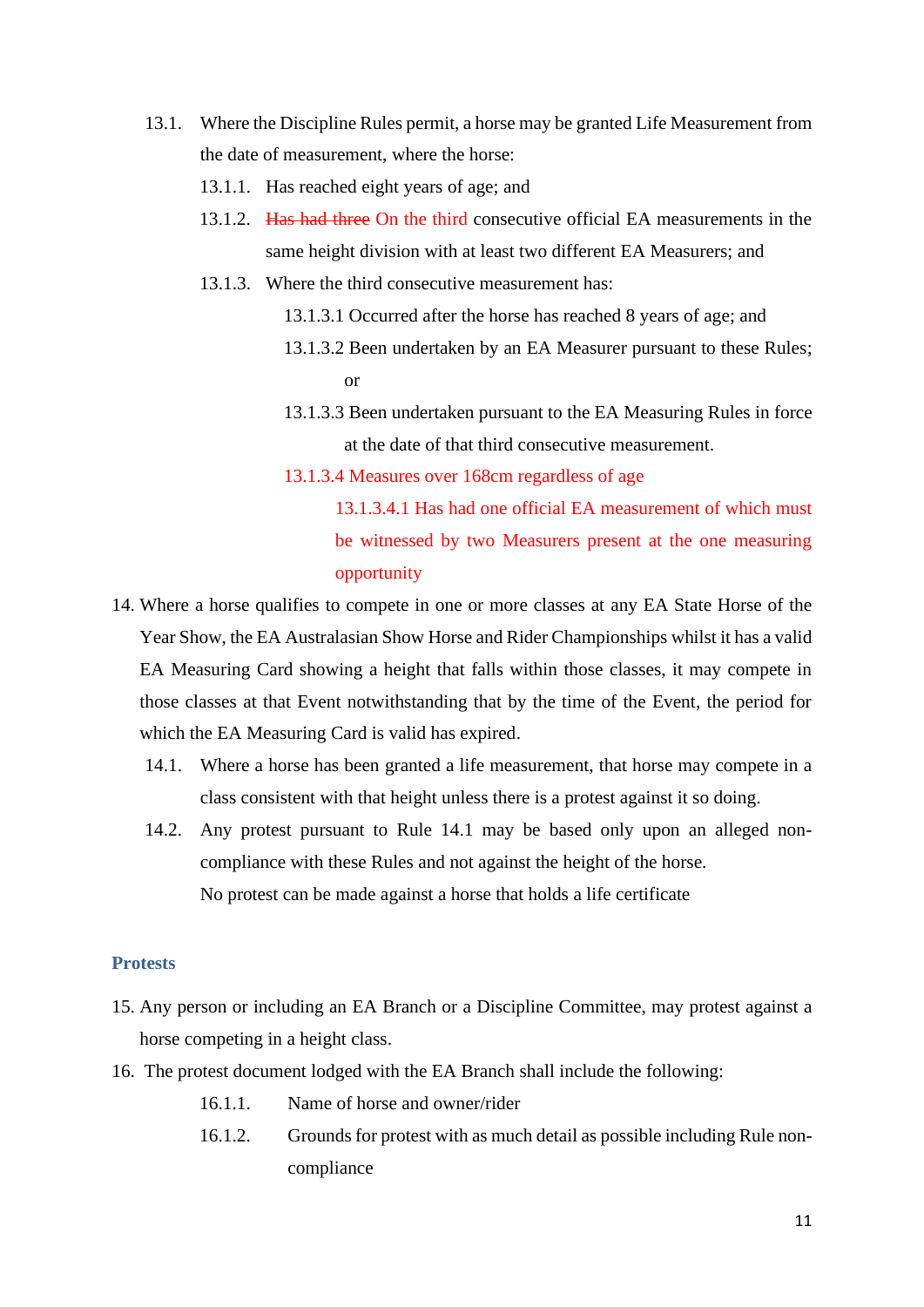- 16.1.3. Details of persons making the protest
- 16.1.4. A \$500 non-refundable administration fee
- 17. The EA Branch shall not accept as a valid protest, a protest against the height of a horse, where there has been another protest, to any EA Branch, against the height of that horse in the preceding 12 month period, unless it is satisfied that there are exceptional circumstances, in which event the EA Branch may, in its absolute and unfettered discretion, accept the protest.
- 18. Upon accepting a protest against the height of a horse, the EA Branch must forthwith give notice of the protest to the owner, rider or other person responsible for the horse and advise that person that the horse is required to be re-measured
- 19. Upon receipt of a notification by the EA Branch to the owner, or other person responsible for the horse, that there has been a protest to the height of the horse, the horse must be remeasured in accordance with these Rules, within 30 days of the protest and at a time agreed upon with the EA Branch (which must make reasonable arrangements to allow the horse to be measured within that time).
	- 19.1. The re-measurement of the horse must, in addition to being conducted by a EA Measurer in accordance with these Rules, also be conducted in the presence of an additional EA Measuring Official as an observer.
- 20. Where a protest is lodged against the height of a horse within 30 days of any of the Events into which it has been, or is intended to be, entered to compete:
	- 20.1. Pursant to sub-rule Rule 22.2, the horse is ineligible to compete until remeasuring has occurred within 30 days, save that the EA Branch must make reasonable arrangements for the horse to be re-measured in accordance with these Rules prior to the commencement of the Event, as defined in the Rules pursuant to which the Event is conducted, (as opposed to prior to the commencement of any class into which the horse may be entered).
	- 20.2. Where the horse qualified to compete in the classes of the Event with an EA Measurement Card valid at that time and for those classes, it is entitled to compete in the Event notwithstanding the Protest

#### **Measuring Area and Device**

#### **Specifications of Measuring Area**

21. All measuring of a horse must be undertaken on a measuring area: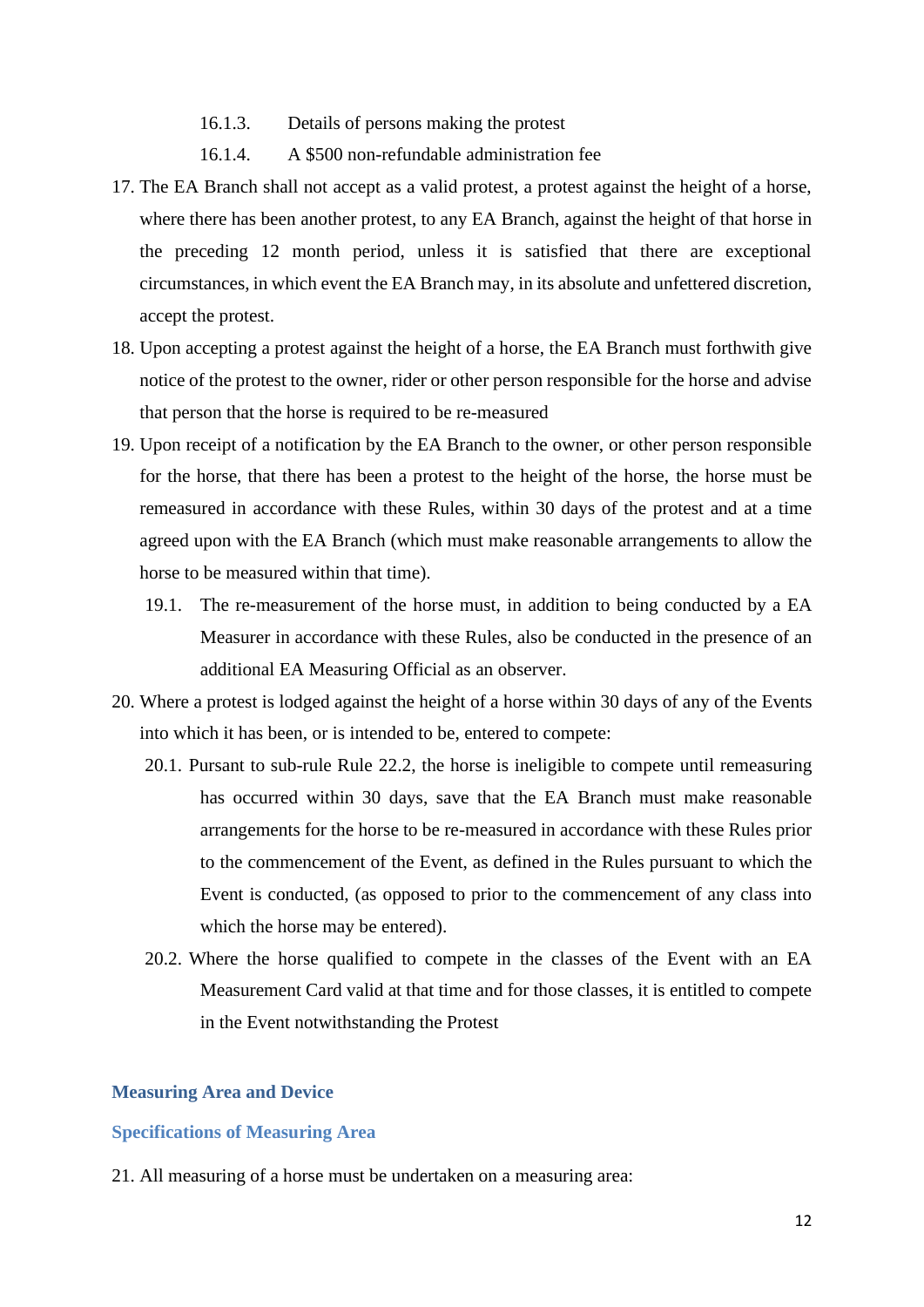- 21.1. With a flat concrete surface;
- 21.2. Laid in a horizontal plane;
- 21.3. Flat to within 0.25" (6mm);
- 21.4. The entire surface of which shall conform to these specifications.
- 21.5. Preferably located in a quiet area free, from avoidable disturbances and distractions which may unsettle the horse;
- 21.6. Any new measuring surface smust be certified by a suitably qualified person (i.e Engineer, Surveyor, Metrologist) before it may be used for measuring horses.
	- 21.6.1. Every three to five years, the measuring surface and measuring device is to be checked by such a suitably qualified person;
	- 21.6.2. a copy of the Certificate of Compliance of the surface or any other Report received from the suitably qualified person is to be forwarded to the EA Branch and retained by it in its records.
- 21.7. Other facilities to be provided for the use of the EA Measurers should include:
	- 21.7.1. Access to a covered shelter;
	- 21.7.2. An ability to preclude public access at the discretion of the EA Measurers;
	- 21.7.3. Chairs for the EA Measurers;
	- 21.7.4. A table or clip board on which the EA Measurement Cards and Measurement Summary can be completed;
	- 21.7.5. A conversion table showing measurements in cm and hands; and
	- 21.7.6. A suitable container for collection of fees and a receipt book.
- 21.8. A measuring device ("the measuring device") approved by the EA State Branch must be used for all measurements of a horse.
	- 21.8.1. The device must be fitted with at least one spirit level and must be shod with metal.
	- 21.8.2. Prior to EA Branch approval, the device must be certified by the state weights and measures authority, a surveyor or an appropriately qualified or experienced engineer.
- 21.9. Prior to using a measuring device to measure horses on a Measuring Day, the EA Offical must make such enquiries and inspections as they believe necessary so that they are reasonably satisfied that the device to be used to measure the horses is accurate.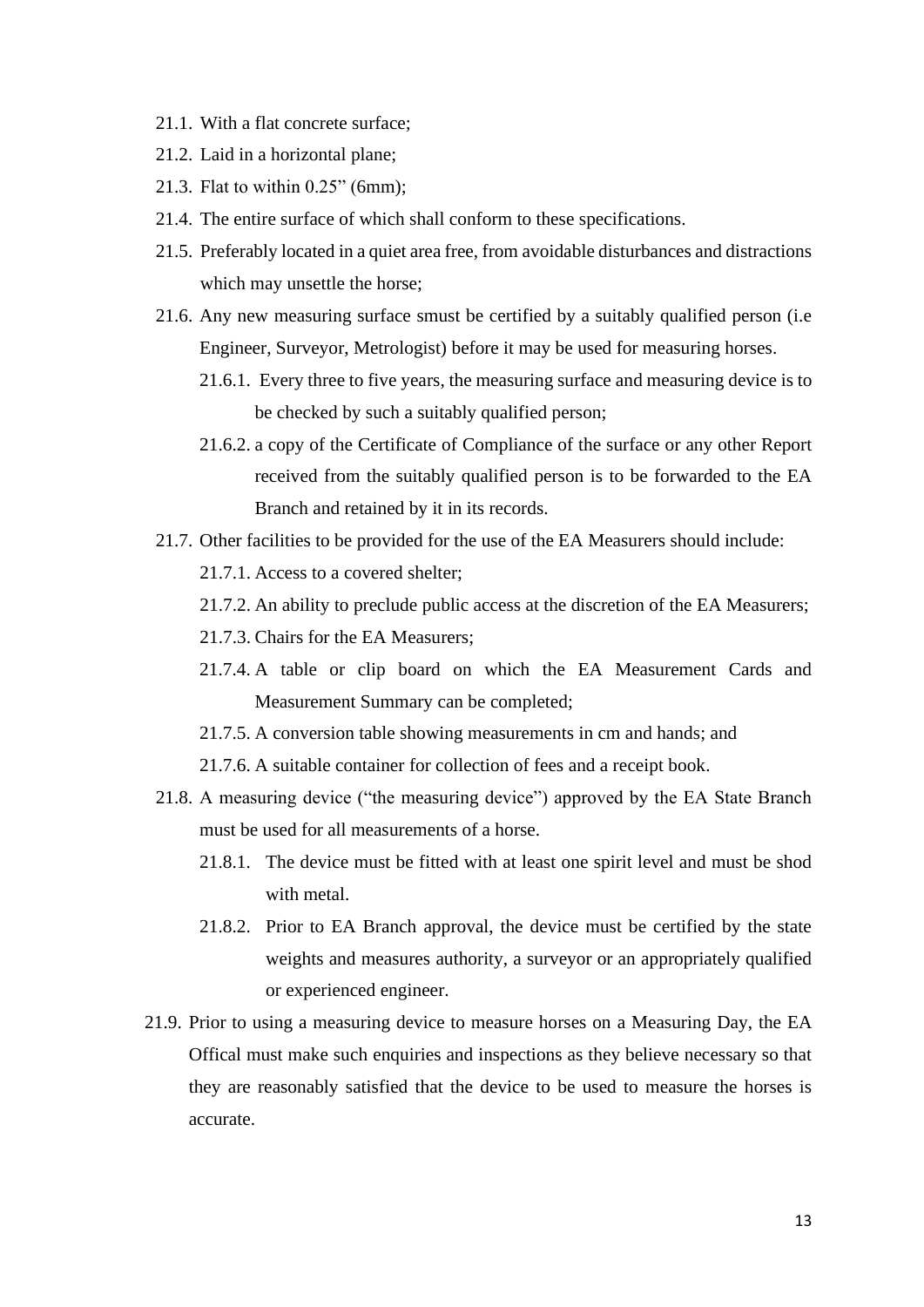#### **Measurement of EA-Registered Horses and Ponies**

#### **Presentation of the Horse**

- 22. Before measuring a horse, the EA Measurers shall identify the horse by comparing its micro chip number against its EA Registration Papers and FEI Passport if one has been issued.
	- 22.1. If no such document can be produced, the horse may only be measured under the requirements of a horse not registered with the EA.
- 23. Swabbing may occur under the EA Medication Control Policy and Equine Anti-Doping and Medication Control rules.
- 24. Horses shall be measured in both centimetres and "hands" (4 inches). Heights shall be recorded in both scales.
- 25. Where the horse has been previously measured, it is preferable that the original record of the last measurement is presented.
- 26. The EA Measurer will introduce themselves to the horse handler and advise that the horse handler must stay with the horse and observe all proceedings at all times until the measuring is complete.
- 27. It is the responsibility of the owner, and in his interest, to ensure that the horse is wellhandled, accustomed to the application of a measuring stick, and correctly prepared for measurement.
	- 27.1. All horses submitted for measurement must present in a bridle and bit and be in the care of one competent person only.
	- 27.2. The handler must be 16 years of age or older and must be wearing suitable enclosed footwear.
	- 27.3. The owner (if not the handler) may also observe the measurement, however other persons may not crowd the measurement area and surrounds.
	- 27.4. Directions from EA Measurers must be followed.
	- 27.5. At the time of measurement, if in the opinion of the EA Measurer:
		- 27.5.1. The horse is unfit to be measured for any reason
		- 27.5.2. The horse presents evidence of improper preparation (this includes the EA Measurer being satisfied of compliance in his opinion that the shoes and hooves comply with the matters in Rule 29, or
		- 27.5.3. The conditions for measurement are unacceptable,

the owner shall be informed that the horse will be measured at a later date, when it is in a fit condition to be measured.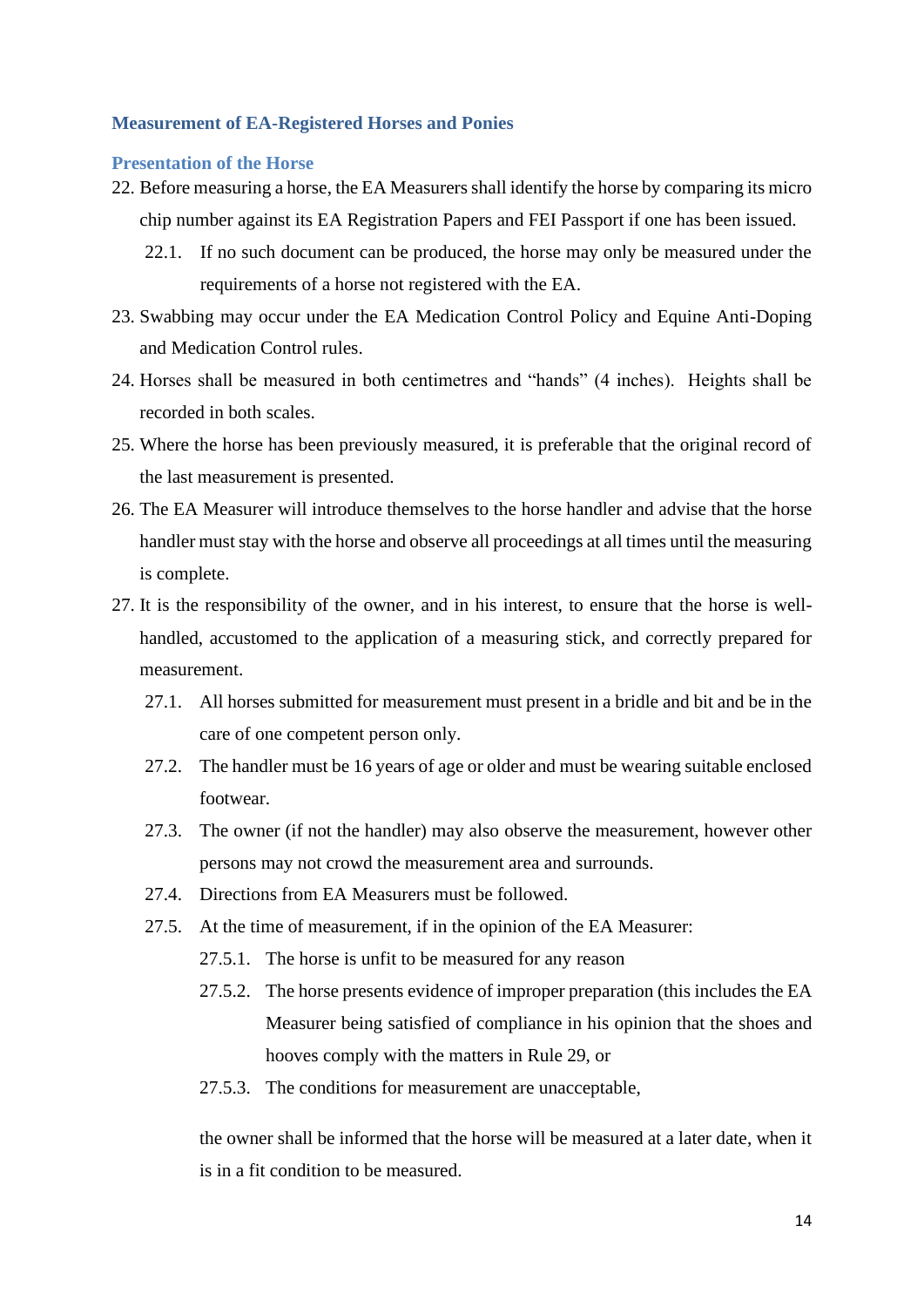27.6. The decision of the EA Measurer as to the fitness and presentation of the horse for measurement, incuding the matters described in this rule and Rule 29, shall be final and not subject to any appeal to any body or person.

#### **Measurement Procedures**

- 28. Prior to commencing to measure horses on an EA Measuring Day, the EA Measurers shall:
	- 28.1. Check that they are satisfied that the measuring site is level, and clear of any dirt or debris;
	- 28.2. Check the rails of the Measuring Stand to ensure that they are secure;
	- 28.3. Check that removable rails are available for limiting the horse's movement forwards or backwards whilst in the Measuring Stand;
	- 28.4. Check that the Measuring Device, if fixed, is securely held by fixing bolts and nuts and is perpendicular. If the Measuring Device is portable, they must check that they are satisfied that is in a suitable condition to be used;
	- 28.5. Check the height of the reading on the Measuring Device is accurate by measuring from the underside of the measuring arm when in a horizontal position to the floor with a standard length pole with two level bubbles so it can be held vertically (i.e. 15hh reading on Measuring Stick measures at 152.4cm).

#### **Shoes**

- 29. The horse may only be measured either with all four shoes, two front shoes or without shoes.
	- 29.1. Horses with only hind shoes, or with one front shoe missing will not be measured.
	- 29.2. If unshod:
		- 29.2.1. The horse must either have all four shoes removed and the feet correctly prepared and balanced as for shoeing, with the wall taken down level with the bearing edge of the sole.
		- 29.2.2. Trimming of the feet, which in the opinion of the EA Measurer is excessive, is not allowed.
	- 29.3. A shoe allowance of up to 3/8" (1cm) will be deducted if the horse is shod.
		- 29.3.1. The exact amount of the shoe allowance shall be decided by the EA Measurer who may measure the shoe and shall exercise his discretion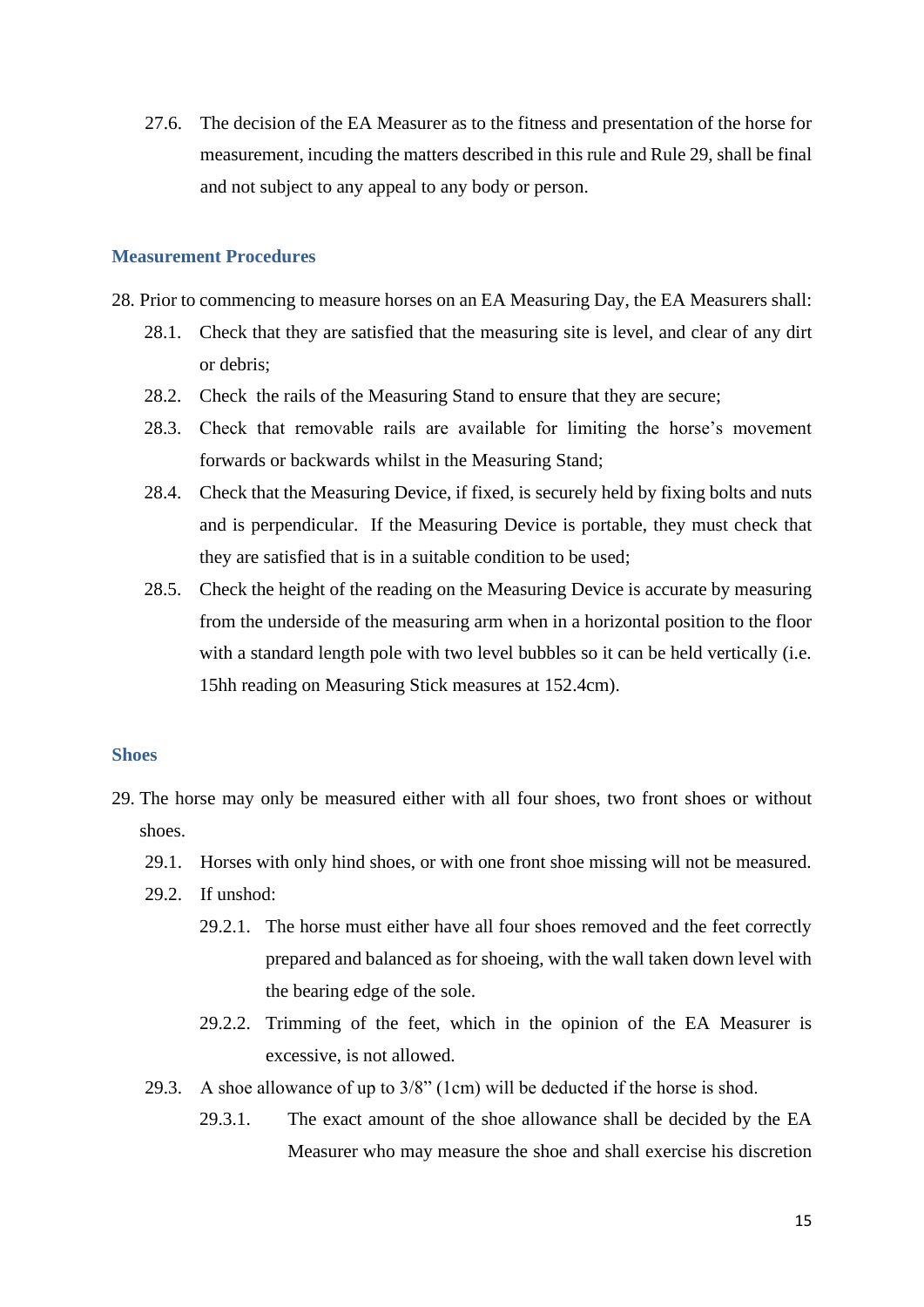as an expert as to any allowance that it is appropriate to deduct from the measured height of the horse.

29.3.2. Horses will not be accepted for measurement with any form of partial shoes.

#### **Handling of the Horse**

- 30 The horse should be handled quietly and allowed to relax before measurement is attempted. Relaxation has shown to produce significant changes in height.
- 31 The time taken to check the identity of the horse and check for signs of improper preparation will usually be adequate time for the horse to relax.
- 32 In the event of a horse not relaxing or becoming unsettled the EA Measurer, at his/her discretion, may request that the horse be re-presented at a later time to give the horse the opportunity to relax and settle within one hour.

#### **Positioning of the Horse**

- 33. The horse must be positioned for measurement with the front legs parallel and perpendicular; the toes of the front feet should be in line.
- 34. Both hind feet must be taking weight and as near perpendicular as possible; the toes of the hind feet should be not more than 15cm out of line with each other.
- 35. The poll must not be lower than the highest point of the wither nor may it be excessively raised at the time of measurement.

#### **Measurement of the Horse**

- 36 The horse owner must have a clear view of procedures and be given an explanation of each step of the process.
- 37 The application of a twitch or a "tinker's grip" (skin twitch) is not permitted, nor is any other touching of the horse that is deemed unnecessary by the EA Measurer.
- 38 The measurement shall be taken at the highest point of the wither.
- 39 The measuring arm should be brought to the highest point quietly and gently so as not to unsettle the horse and must not be forced down on the wither but should touch gently.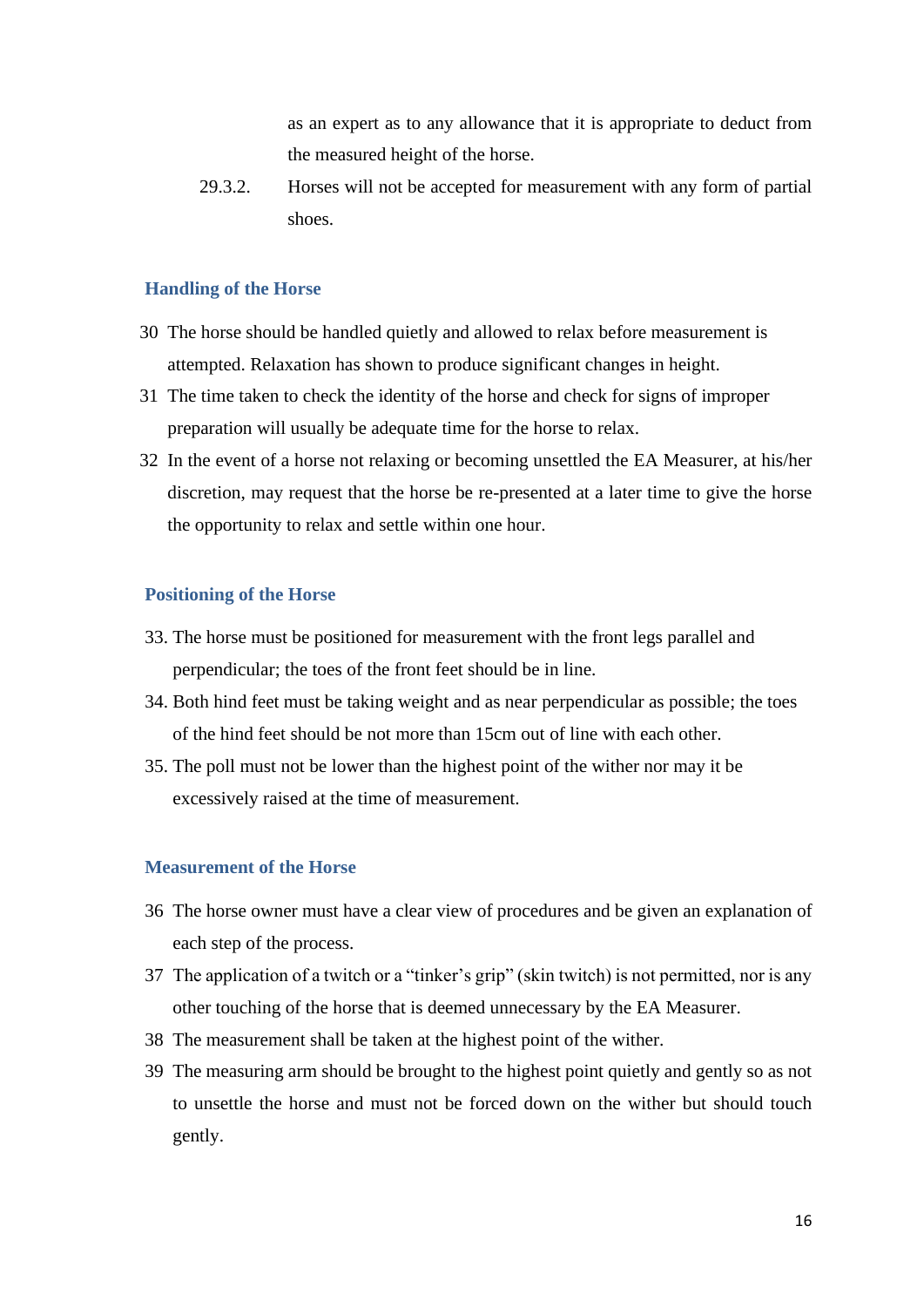- 40 Prior to reading the height of the measuring device it is important to constantly check the position of the poll to ensure it is not lower than the wither nor may it be excessively raised and that the horse is standing with weight evenly distributed over all legs.
- 41 If the height indicated would necessitate re-classification of the horse, special care must be taken to ensure that the horse is given every opportunity to fully relax.
- 42 The horse shall be measured twice only and shall spend a maximum of 10 minutes in the measuring area on each occasion.
- 43 Where a second measurement is required the horse shall be returned to the EA Measurer at a time the EA Measurer appoints, being no later than 1 hour after the time of the first measurement.

#### **Completion of the Measurement Card and Summary**

- 44. If the EA Measurer is in any doubt with regard to the measurement (especially where a horse is borderline as between two classes, or where the horse is presented a second time), the EA Measurer should not proceed with the issue of the EA Official Measurement until the horse has been jointly measured with a second EA Measurer.
- 45. Once the horse has been presented for measurement both the EA Measurement Summary Sheet and the EA Measurement Card shall be completed, checked and signed in accordance with Rules 5 and 8 above.
- 46. The only exceptions to this Rule are where the horse does not settle or where the horse or the conditions are not fit for measurement.
- 47. The EA Measurement Card shall be handed to the owner or responsible person presenting the horse for measurement.
- 48. The EA Measurement Summary Sheet and any fees due to the EA Branch under Rule 7 shall be delivered to the EA Branch.
- 49. If for any reason whatsoever the EA Measurer is not satisfied with any aspect of the measurement, the EA Measurement Card should not be completed or issued and the matter referred to the Chief Measurer of the EA Branch.

#### **Right of Appeal by the Owner and Re-measurement**

50 The owner of a horse has the right to appeal to the EA State Branch against an Official Measurement.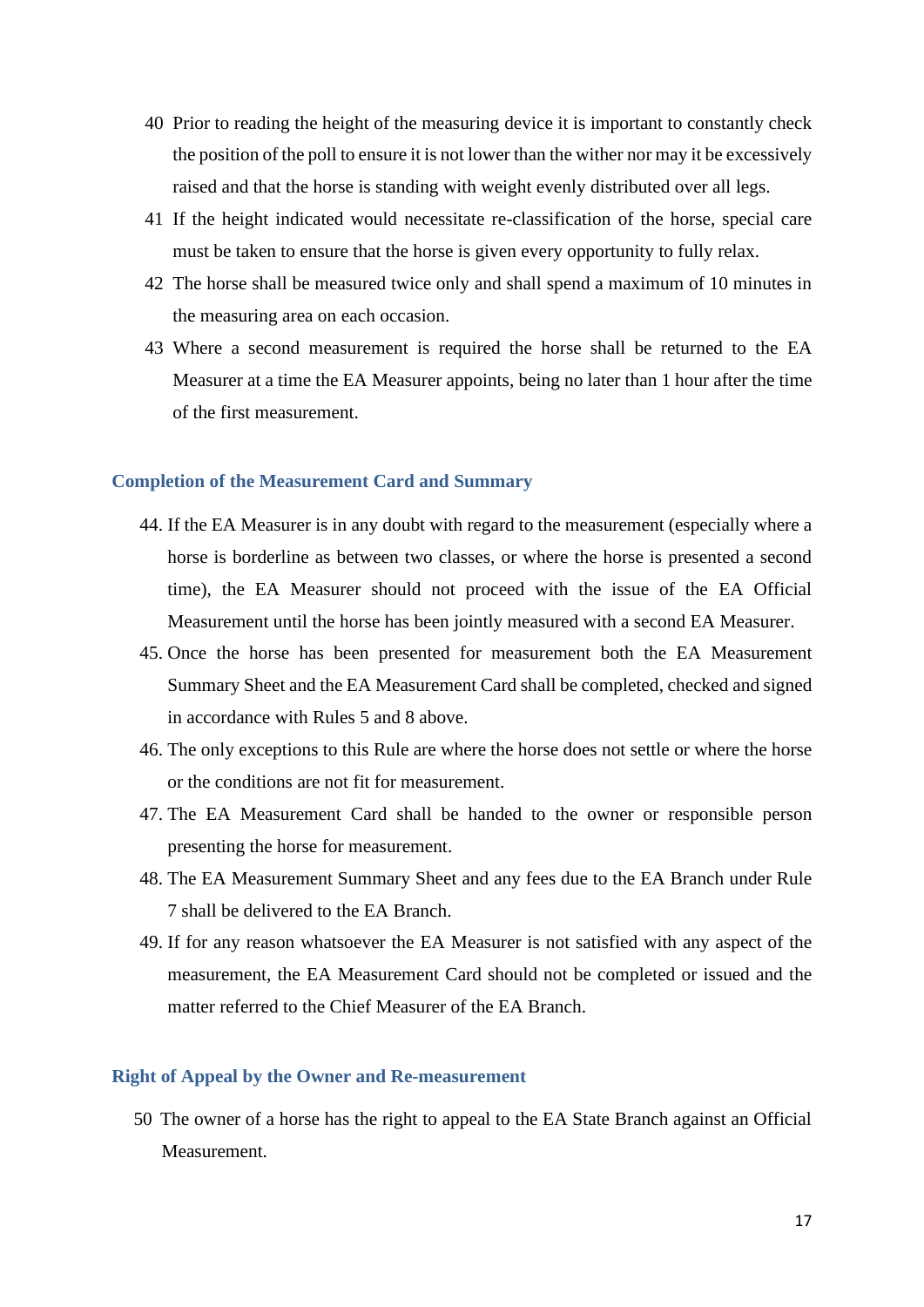- 51 No person other than the owner or lessee (where the lease is registered with EA) of a horse may appeal a measurement.
- 52 The appeal shall be in writing and lodged with the EA Branch within seven days of the date of measurement, accompanied by a fee of \$500.

52.1 The appeal fee is non-refundable regardless of the outcome of the appeal.

53 The appeal document shall include the following:

53.1 Name of horse

- 53.2 The name, a contact address, preferably both a physical address and an email address, and a contact phone number of the owner;
- 53.3 A photocopy of the Measurement Card;
- 53.4 The grounds for the appeal and any written submissions that the owner wishes to advance.
- 54 The EA State Branch shall consider the appeal within seven days of its receipt and the grounds and submissions and shall decide if the horse will be remeasured.
	- 54.1 The EA Branch shall promptly advise the owner at the contact address or contact phone number included in the appeal document.
	- 54.2 If the Appeal is rejected by the EA Branch, the Measurement recorded on the EA Measurement Card will stand.
	- 54.3 If the appeal is allowed and a direction made that the horse will be remeasured, until the remeasurement has occurred, the measurement recorded on the EA Measurement Card shall stand and the horse shall be entered in and compete at the height measured as recorded on that Measurement Card.
- 55 Remeasurement of the Horse:
	- 55.1 Where a horse is directed by the EA Branch on the determination of an appeal to be remeasured, the measurement will be undertaken by two EA Measuring Officials both present at the same time, and at least one of whom was not involved in the original measurement of the horse.
	- 55.2 The results of the remeasurement will be final.
	- 55.3 The horse's owner and the handler may be present at the remeasurement, however no observers, except an EA appointed observer, are allowed to be present unless the EA Branch, in its unfettered discretion, permits.
	- 55.4 An owner may only lodge one appeal with respect to the measurement of a horse in any calendar year.